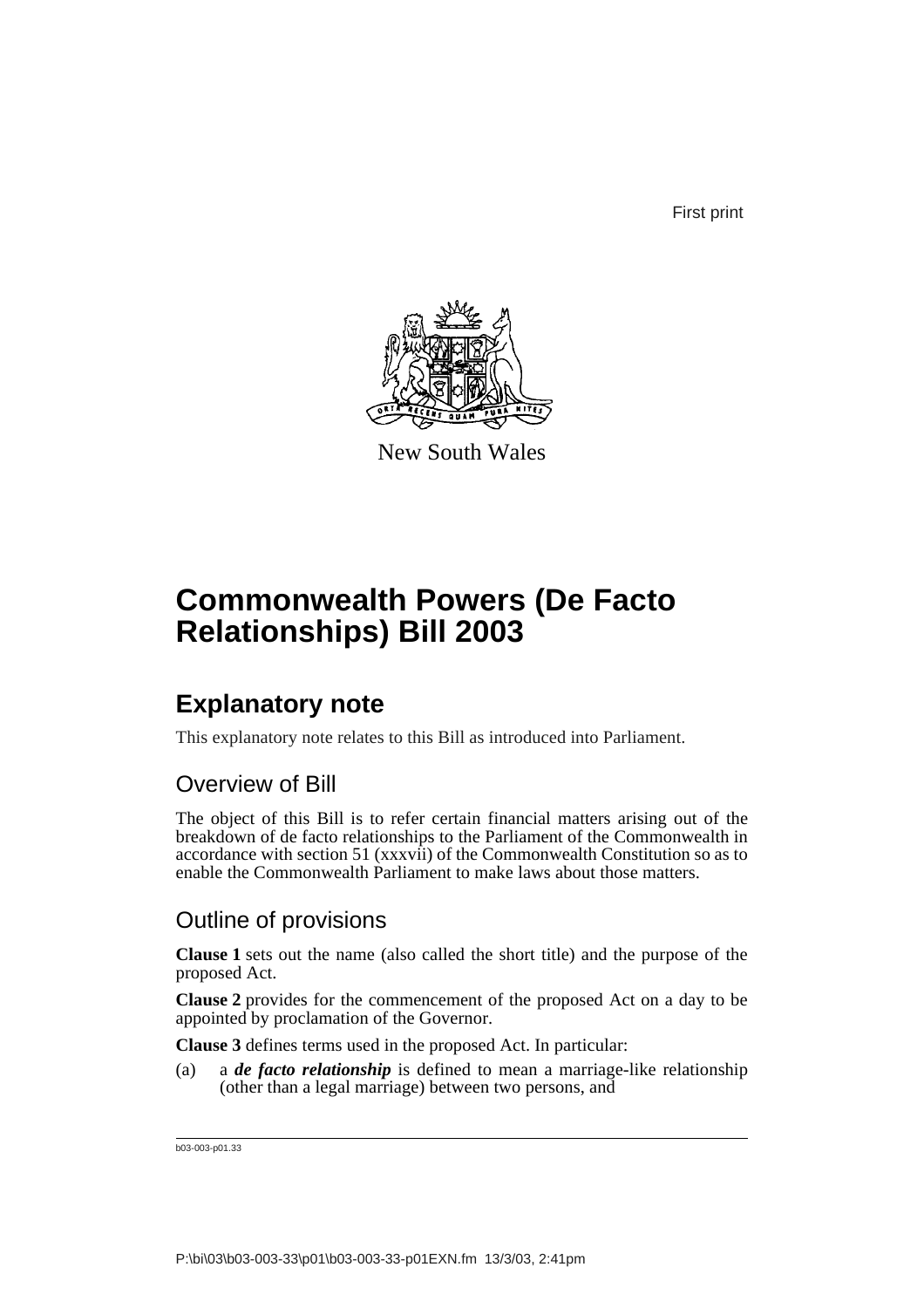Commonwealth Powers (De Facto Relationships) Bill 2003

Explanatory note

- (b) *financial matters*, in relation to de facto partners, means any or all of the following matters:
	- (i) the maintenance of de facto partners,
	- (ii) the distribution of the property of de facto partners,
	- (iii) the distribution of any other financial resources of de facto partners, including prospective superannuation entitlements or other valuable benefits of or relating to de facto partners.

**Clause 4** refers the following matters to the Parliament of the Commonwealth:

- (a) financial matters relating to de facto partners arising out of the breakdown (other than by reason of death) of de facto relationships between persons of different sexes,
- (b) financial matters relating to de facto partners arising out of the breakdown (other than by reason of death) of de facto relationships between persons of the same sex.

**Clause 5** enables the State to terminate the references with 3 months notice.

Explanatory note page 2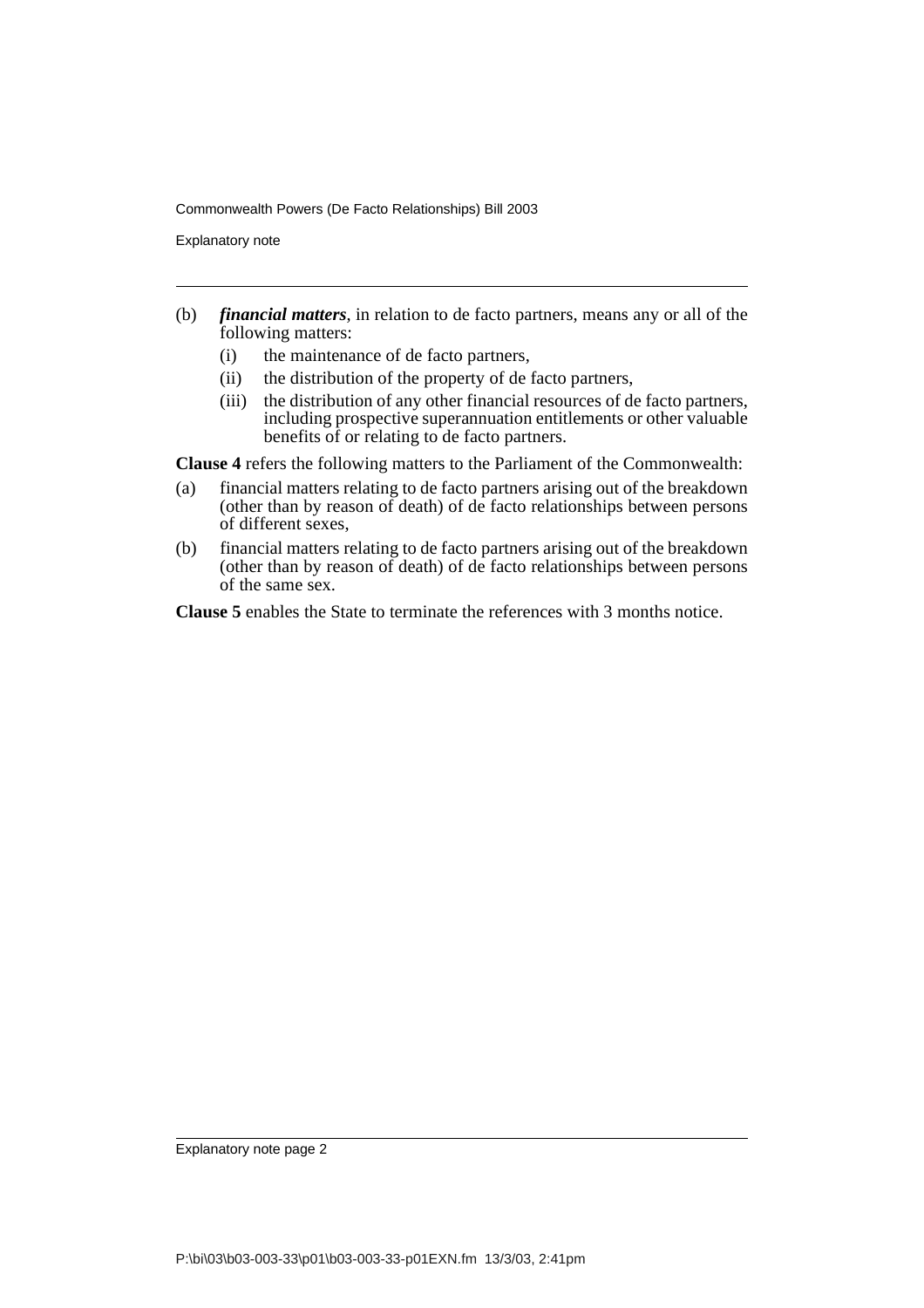First print



New South Wales

## **Commonwealth Powers (De Facto Relationships) Bill 2003**

#### **Contents**

|   |                             | aqe |
|---|-----------------------------|-----|
|   | Name of Act and purpose     |     |
|   | Commencement                |     |
| 3 | <b>Definitions</b>          |     |
|   | References                  | ર   |
|   | 5 Termination of references | ર   |
|   |                             |     |

b03-003-p01.33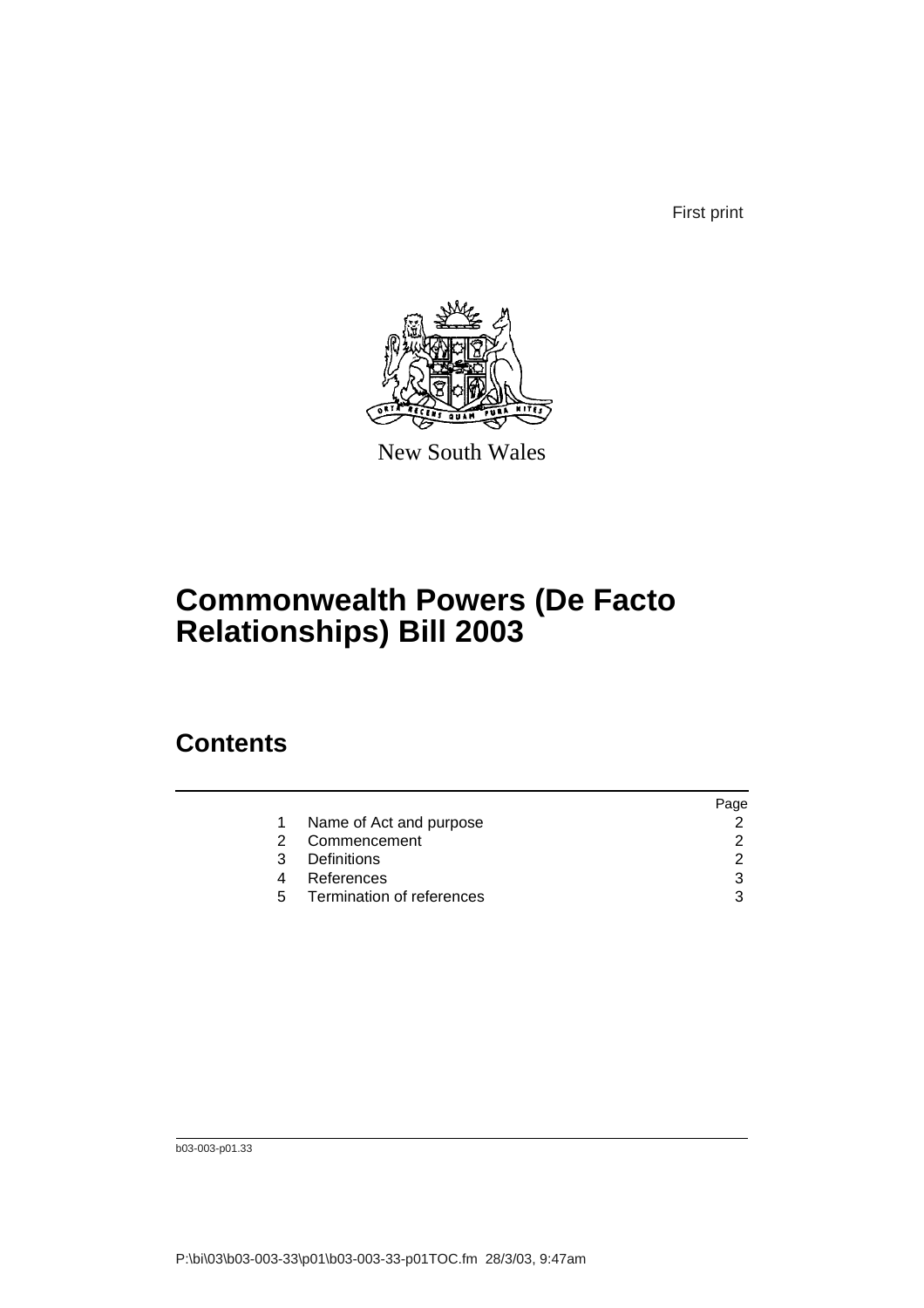

New South Wales

# **Commonwealth Powers (De Facto Relationships) Bill 2003**

No , 2003

#### **A Bill for**

An Act to refer certain financial matters arising out of the breakdown of de facto relationships to the Parliament of the Commonwealth for the purposes of section 51 (xxxvii) of the Constitution of the Commonwealth.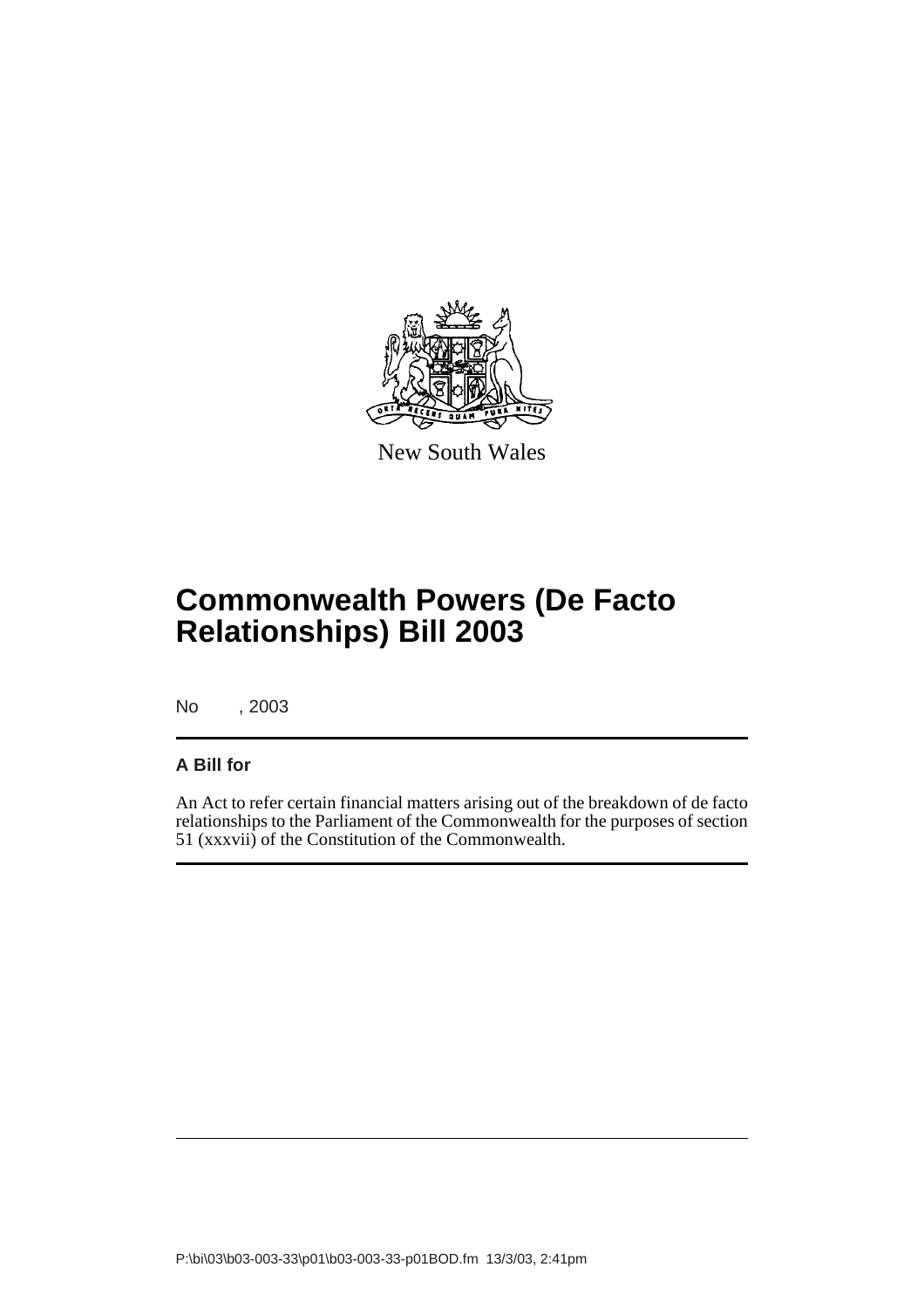<span id="page-4-2"></span><span id="page-4-1"></span><span id="page-4-0"></span>

|              |     | The Legislature of New South Wales enacts:                                                                                                                                                                                                           | $\mathbf{1}$                  |
|--------------|-----|------------------------------------------------------------------------------------------------------------------------------------------------------------------------------------------------------------------------------------------------------|-------------------------------|
| 1            |     | Name of Act and purpose                                                                                                                                                                                                                              | 2                             |
|              | (1) | This Act is the <i>Commonwealth Powers</i> (De Facto Relationships)<br>Act 2003.                                                                                                                                                                     | 3<br>4                        |
|              | (2) | The purpose of this Act is to refer certain financial matters arising<br>out of the breakdown of de facto relationships to the Parliament of<br>the Commonwealth for the purposes of section 51 (xxxvii) of the<br>Constitution of the Commonwealth. | 5<br>6<br>$\overline{7}$<br>8 |
| $\mathbf{2}$ |     | <b>Commencement</b>                                                                                                                                                                                                                                  | 9                             |
|              |     | This Act commences on a day to be appointed by proclamation<br>published in the Gazette.                                                                                                                                                             | 10<br>11                      |
| 3            |     | <b>Definitions</b>                                                                                                                                                                                                                                   | 12                            |
|              | (1) | In this Act:                                                                                                                                                                                                                                         | 13                            |
|              |     | <i>de facto partner</i> means a person who lives or has lived in a de facto<br>relationship.                                                                                                                                                         | 14<br>15                      |
|              |     | <i>de facto relationship</i> means a marriage-like relationship (other than<br>a legal marriage) between two persons.                                                                                                                                | 16<br>17                      |
|              |     | <i>financial matters</i> , in relation to de facto partners, means any or all<br>of the following matters:                                                                                                                                           | 18<br>19                      |
|              |     | (a)<br>the maintenance of de facto partners,                                                                                                                                                                                                         | 20                            |
|              |     | the distribution of the property of de facto partners,<br>(b)                                                                                                                                                                                        | 21                            |
|              |     | the distribution of any other financial resources of de facto<br>(c)<br>partners, including prospective superannuation entitlements<br>or other valuable benefits of or relating to de facto partners.                                               | 22<br>23<br>24                |
|              |     | <i>property</i> means any legal or equitable estate or interest (whether<br>present or future and whether vested or contingent) in real or<br>personal property of any description and wherever situated,<br>including money or choses in action.    | 25<br>26<br>27<br>28          |
|              | (2) | For the purposes of this Act, a de facto relationship exists even if a<br>de facto partner is legally married to some one else or is in another<br>de facto relationship.                                                                            | 29<br>30<br>31                |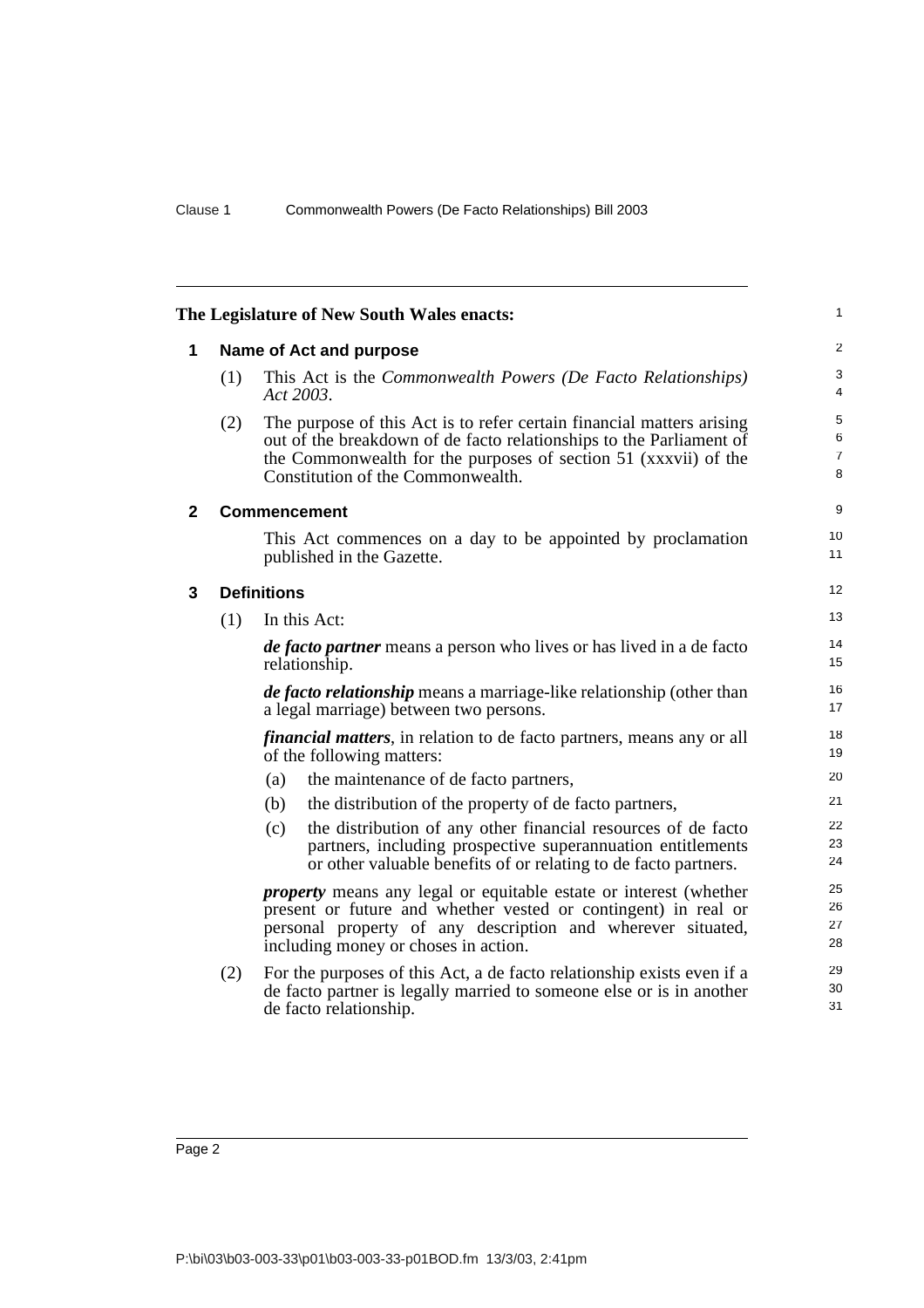<span id="page-5-1"></span><span id="page-5-0"></span>

|   | (3)        | A reference in this Act:                                                                                                                                                                                                                                                                                                                                                                                                                                                                                                                                                                                                                                                                                                                                                                                                                                                                              |                                                                                  |
|---|------------|-------------------------------------------------------------------------------------------------------------------------------------------------------------------------------------------------------------------------------------------------------------------------------------------------------------------------------------------------------------------------------------------------------------------------------------------------------------------------------------------------------------------------------------------------------------------------------------------------------------------------------------------------------------------------------------------------------------------------------------------------------------------------------------------------------------------------------------------------------------------------------------------------------|----------------------------------------------------------------------------------|
|   |            | to the property or other financial resources of de facto partners<br>(a)<br>includes a reference to the property or other financial<br>resources of either or both of them, and                                                                                                                                                                                                                                                                                                                                                                                                                                                                                                                                                                                                                                                                                                                       | $\overline{2}$<br>3<br>4                                                         |
|   |            | (b)<br>to the distribution of any such property or resources includes<br>a reference to the conferral of rights or obligations in relation<br>to the property or resources.                                                                                                                                                                                                                                                                                                                                                                                                                                                                                                                                                                                                                                                                                                                           | 5<br>6<br>$\overline{7}$                                                         |
|   | (4)        | This Act extends to de facto relationships that ended before the<br>commencement of this Act.                                                                                                                                                                                                                                                                                                                                                                                                                                                                                                                                                                                                                                                                                                                                                                                                         | 8<br>9                                                                           |
| 4 |            | <b>References</b>                                                                                                                                                                                                                                                                                                                                                                                                                                                                                                                                                                                                                                                                                                                                                                                                                                                                                     | 10                                                                               |
|   | (1)<br>(2) | The following matters, to the extent to which they are not otherwise<br>included in the legislative powers of the Parliament of the<br>the Parliament<br>referred to<br>Commonwealth.<br>are<br>of<br>the<br>Commonwealth for a period commencing on the day on which this<br>Act commences and ending on the day fixed, pursuant to section 5,<br>as the day on which the references under this Act are to terminate,<br>but no longer:<br>financial matters relating to de facto partners arising out of the<br>(a)<br>breakdown (other than by reason of death) of de facto<br>relationships between persons of different sexes,<br>financial matters relating to de facto partners arising out of the<br>(b)<br>breakdown (other than by reason of death) of de facto<br>relationships between persons of the same sex.<br>The operation of each paragraph of subsection $(1)$ is not affected by | 11<br>12<br>13<br>14<br>15<br>16<br>17<br>18<br>19<br>20<br>21<br>22<br>23<br>24 |
|   |            | the other paragraph.                                                                                                                                                                                                                                                                                                                                                                                                                                                                                                                                                                                                                                                                                                                                                                                                                                                                                  | 25                                                                               |
| 5 |            | <b>Termination of references</b>                                                                                                                                                                                                                                                                                                                                                                                                                                                                                                                                                                                                                                                                                                                                                                                                                                                                      | 26                                                                               |
|   | (1)        | The Governor may, at any time, by proclamation published in the<br>Gazette, fix a day as the day on which the references under this Act<br>are to terminate.                                                                                                                                                                                                                                                                                                                                                                                                                                                                                                                                                                                                                                                                                                                                          | 27<br>28<br>29                                                                   |
|   | (2)        | The day fixed under subsection $(1)$ must be no earlier than the first<br>day after the end of the period of 3 months beginning with the day<br>on which the proclamation is published under that subsection.                                                                                                                                                                                                                                                                                                                                                                                                                                                                                                                                                                                                                                                                                         | 30<br>31<br>32                                                                   |
|   | (3)        | The Governor may, by proclamation published in the Gazette,<br>revoke a proclamation published under subsection (1), in which case<br>the revoked proclamation is taken (for the purposes of section 4)<br>never to have been published.                                                                                                                                                                                                                                                                                                                                                                                                                                                                                                                                                                                                                                                              | 33<br>34<br>35<br>36                                                             |
|   |            |                                                                                                                                                                                                                                                                                                                                                                                                                                                                                                                                                                                                                                                                                                                                                                                                                                                                                                       |                                                                                  |